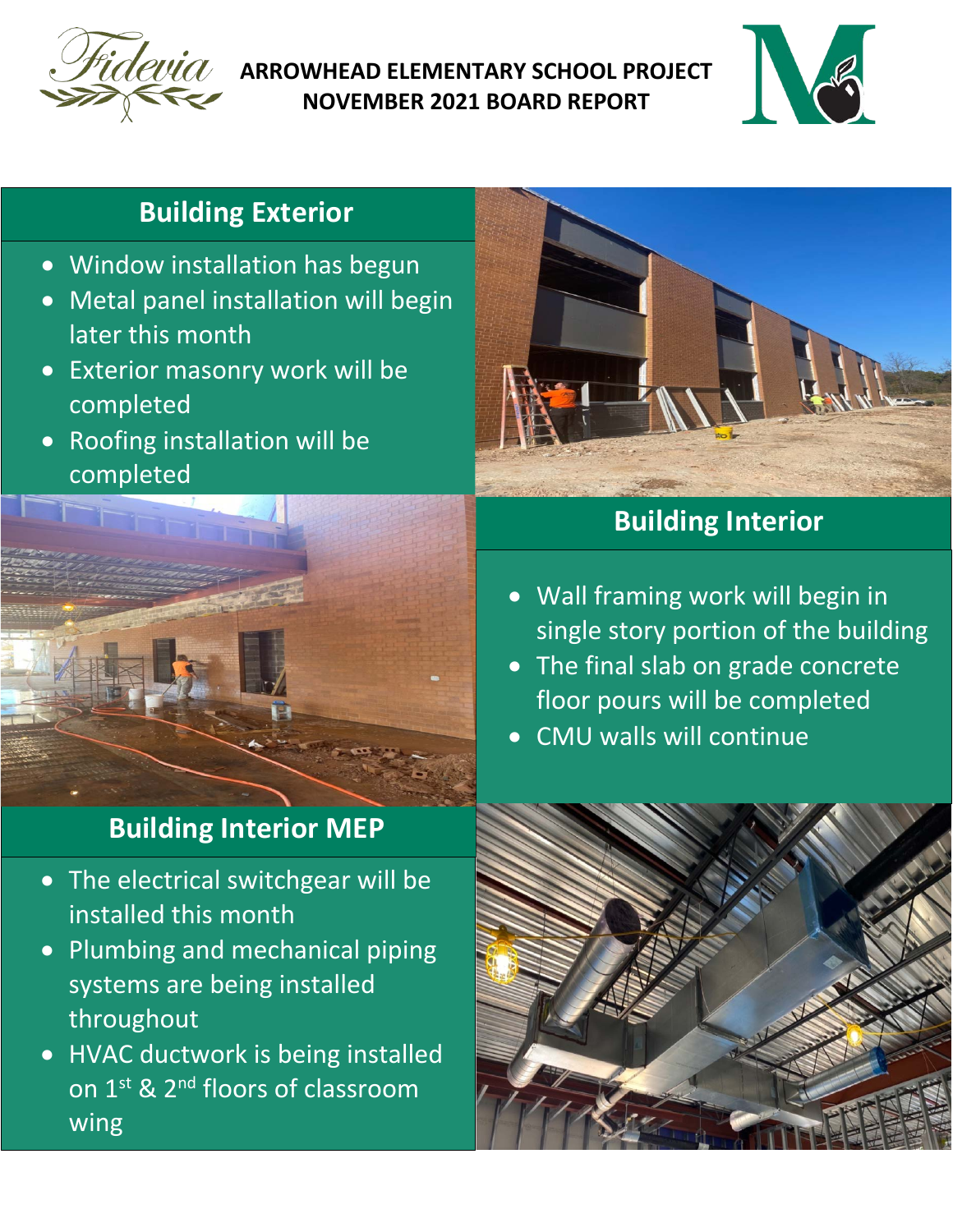

#### **ARROWHEAD ELEMENTARY SCHOOL PROJECT NOVEMBER 2021 BOARD REPORT**



#### **Upcoming Work – November – December 2021**

- Complete TPO roof installation
- Complete pouring concrete floor slabs & steel stair pans
- Complete exterior masonry work including brick veneer
- Complete building envelope and begin providing temporary heating of building
- Continue with above-ceiling and inwall rough-ins of all MEP systems
- Continue framing and sheathing interior walls
- Proceed with underground utility work outside building footprint

| <b>BUDGET</b><br>Change Order Status (Based on Change Orders Approved to Date) |                       |                                               |              |                                                       |  |  |  |
|--------------------------------------------------------------------------------|-----------------------|-----------------------------------------------|--------------|-------------------------------------------------------|--|--|--|
| Contractor                                                                     | <b>Bid Award Amts</b> | <b>App Change</b><br>Orders as of<br>11/12/21 | Current CO % | <b>Current Revised</b><br>Contracts as of<br>11/12/21 |  |  |  |
| E.R. Stuebner                                                                  | \$15,701,000.00       | \$111,607.90                                  | 0.71%        | \$15,812,607.90                                       |  |  |  |
| Cedar Electric, Inc.                                                           | \$3,461,000.00        | $- -$                                         | 0.00%        | \$3,461,000.00                                        |  |  |  |
| Trefz Mechanical, Inc. (PC)                                                    | \$1,524,067.00        | $- -$                                         | $0.00\%$     | \$1,524,067.00                                        |  |  |  |
| Trefz Mechanical, Inc. (MC)                                                    | \$3,467,844.00        | --                                            | 0.00%        | \$3,467,844.00                                        |  |  |  |
| <b>Total Contract Amounts</b>                                                  | \$24,153,911.00       | \$111,607.90                                  | 0.46%        | \$24,265,518.90                                       |  |  |  |

| <b>BUDGET</b><br><b>Pending Change Orders</b> |                    |                            |                   |               |
|-----------------------------------------------|--------------------|----------------------------|-------------------|---------------|
| Contractor                                    | Contractor<br>PCO# | <b>Description of Work</b> | <b>PCO Amount</b> | <b>Status</b> |
|                                               |                    | None at this time          |                   |               |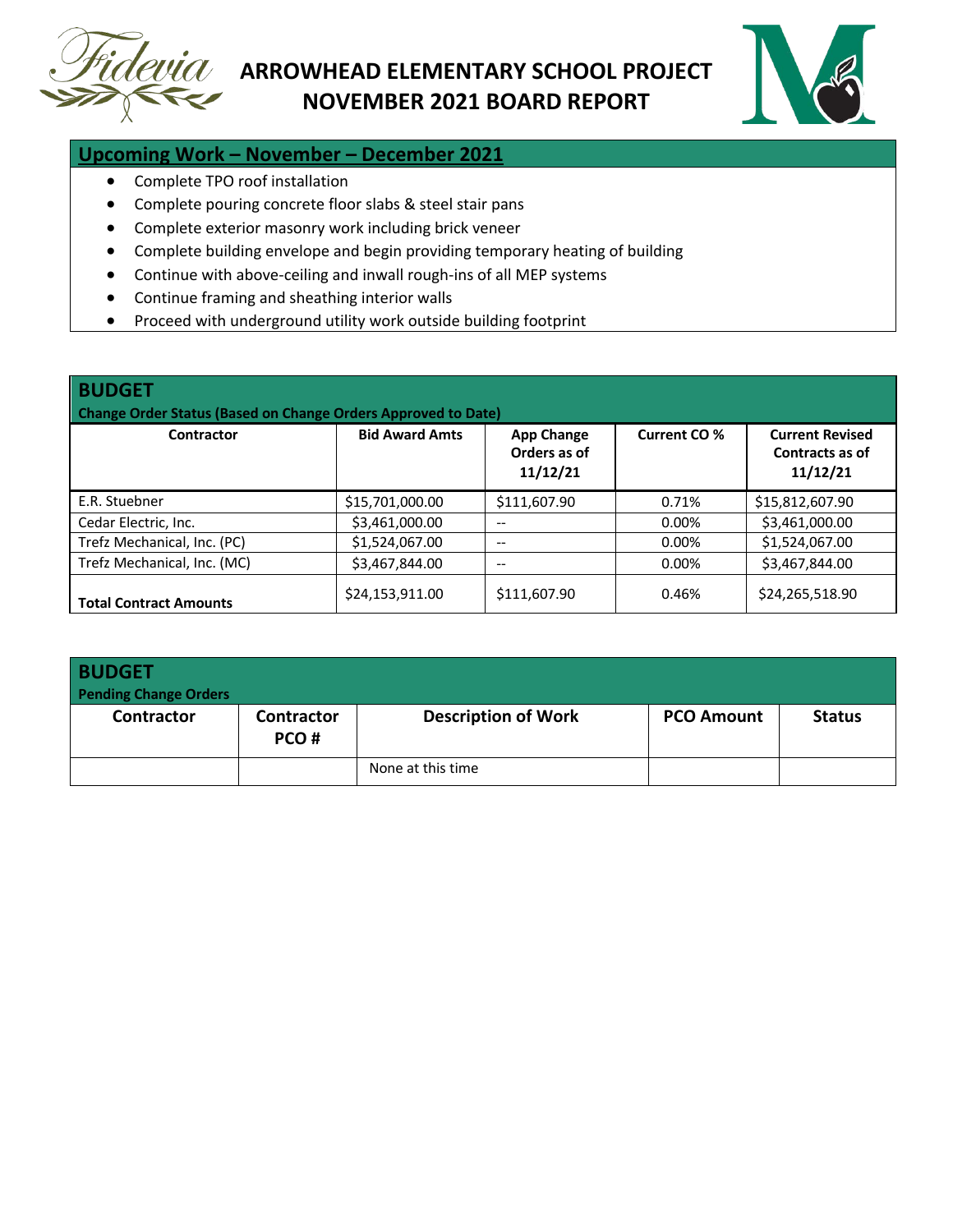

**EAGLEVILLE ELEMENTARY SCHOOL ADDITION AND RENOVATIONS PROJECT NOVEMBER 2021 BOARD REPORT**



### **Spray Foam Insulation Brick**

- Completed face brick at new addition
- Continuing topsoiling and hydroseeding around site
- Preparing for concrete sidewalks at new front entrance



# **Interior Addition**

- Installing APC grid in remaining corridor
- Installing carrier system for linear metal ceilings
- Performing painting throughout all Phase 3 areas



## **Phase 3 Windows & Cast Stone**

- Completed aluminum windows throughout addition
- Completed cast stone throughout addition
- Installing glass throughout addition